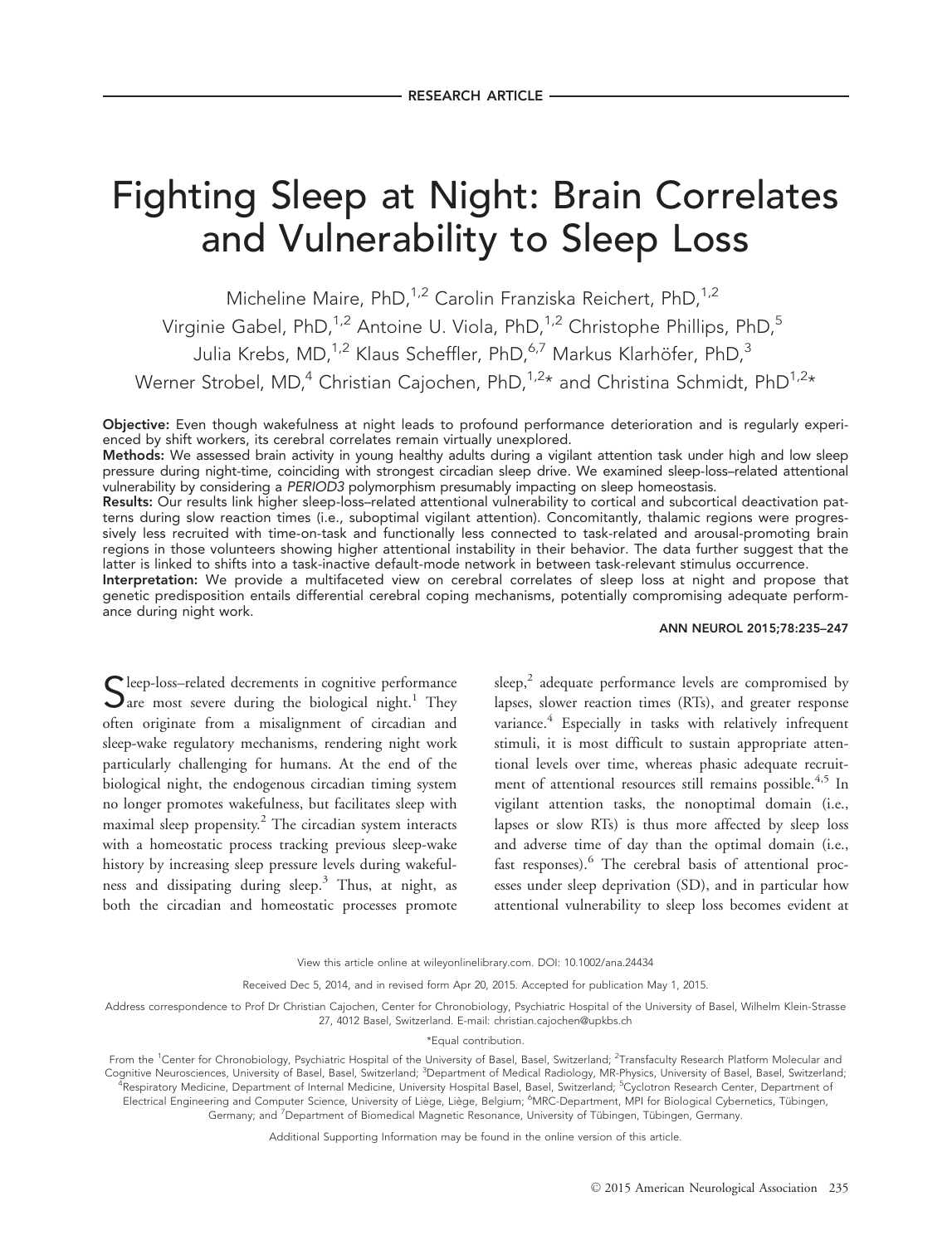the cerebral level at this very critical time (i.e., during the individual biological night), has not yet been investigated. Crucially, up to 92% of variance in neurobehavioral performance can be explained by systematic, trait-like interindividual variability.<sup>7</sup> Accordingly, the search for genetic influences of vulnerability to the negative effects of SD was fostered. A variable-number-tandem-repeat (VNTR) polymorphism in the human clock gene PERIOD3 (PER3) was associated with susceptibility to total SD at the physiological and behavioral level, $8-11$ most likely through influence on the sleep homeostatic process.<sup>12</sup> Notably, so far, PER3-related neurobehavioral modulation was detected under total SD during the night and early morning hours, but not when sleep was merely restricted to a few hours per night.<sup>13</sup> At the cerebral level, a previous study already revealed that the PER3 polymorphism affected brain activity underlying working memory performance after 24 hours of total SD.<sup>14</sup> However, like in other SD studies investigating cerebral activity,<sup>15</sup> data were collected during the biological day following the SD night. Furthermore, sleep-loss–related drifts into taskinactive brain networks might be most likely detected during tasks with relatively low stimulus frequency<sup>16</sup> at adverse circadian phase during the biological night. Thus, our aim was to investigate the neural bases of vigilant attention during night-time by considering vigilance-specific genetic vulnerability to total SD based on the PER3 polymorphism. We combined a 40-hour SD and a multiple nap protocol (NP) to compare brain activity at the same critical circadian time point under high versus low sleep pressure levels,<sup>17</sup> with the aim to disentangle sleep homeostatic and circadian influences at the cerebral level. The functional magnetic resonance imaging (fMRI) sessions were scheduled at 21 hours after habitual wake time during each participant's biological night. Based on the link between the PER3 polymorphism and SD vulnerability via the impact on the homeostatic process, $12$  we expected group differences between homozygous short-  $(PER3^{4/4})$  and long-allele  $(PER3^{5/5})$  carriers to occur mainly under high sleep pressure. We hypothesized that the PER3-related differences will mainly emerge in brain responses associated with slow RTs, given that behavioral<sup>6</sup> and cerebral<sup>18</sup> changes in this RT range are considerably prominent after sleep loss. In between the phasic occurrence of stimuli, when attention has to be sustained in the absence of a stimulus, a stronger drift into task-inactive networks<sup>19</sup> was predicted in  $PER3^{5/5}$  carriers. Notably, vulnerability to total SD comprises many domainspecific aspects (e.g., reference 7). Given that we have recently shown that  $PER3^{5/5}$  carriers are particularly vulnerable to the detrimental effects of total SD in subjective and objective measures of sleepiness and vigilant attention,<sup>9</sup> we consider this group as the more vulnerable participants here.

## **Participants**

Thirty-three healthy volunteers participated in the study. One subject was excluded because of fMRI data loss, 2 subjects dropped out of the study, and 2 subjects were not included in this sample because of matching criteria (final  $N = 28$ ; mean age  $\pm$  standard deviation: 24.9  $\pm$  3.3 years). Details on recruitment and exclusion criteria can be found in a previous work.<sup>9</sup> Fourteen (7 males, 7 females, 1 left-handed) were homozygous carriers of the short repeat allele  $(PER3^{4/4})$  and 14 (5 males, 9 females) homozygous carriers of the long repeat allele (PER3<sup>5/5</sup>, all right-handed). The genotyping procedure has been described in previous reports.<sup>9,20</sup> Women without contraceptives  $(2 \text{ of }$ 16) participated during the luteal phase of their menstrual cycle. The groups did not significantly differ in terms of gender ratio, age, body mass index, bed times during study weekends, and questionnaire scores (Table 1). The local ethics committee (Ethikkomission beider Basel, EKBB, Switzerland) approved the study, and all procedures conformed to the standards of the declaration of Helsinki. Written informed consent was given.

# Procedure

The study procedure is illustrated in Figure 1. Behavioral, melatonin, and electrophysiological data of this design characterizing our sample according to genotype have been published before,<sup>5</sup> where details on the study procedure can be found. Here, the most important aspects will be reproduced. Each volunteer completed two study blocks (56-hour duration each) in the laboratory, in a pseudo-randomized, balanced, crossover order. We implemented stringently controlled conditions, which are semirecumbent posture in bed during wakefulness, regularly scheduled light meals, dim light (<8 lux) during scheduled wakefulness, and zero lux with supine body posture during scheduled sleep episodes (i.e., naps), as well as no time-of-day indication. Participants were continuously monitored by electroencephalography (EEG) except during fMRI acquisition. Both protocols started with a baseline night (8 hours time in bed at respective habitual bedtimes, which were held regular during the week before study blocks). In the SD, participants were awake for 40 hours after habitual wake-up time. In the NP, they underwent 10 alternating cycles of 160 minutes of scheduled wakefulness and 80 minutes of scheduled sleep (i.e., naps). Both blocks ended with a recovery night (minimum 8-hour time in bed at usual bedtimes). The combination of the two protocols allows for investigating a continuous rise in homeostatic sleep pressure on one hand, whereas on the other hand, bymultiple naps, sleep pressure remains at relatively low levels (see also previous works $^{9,17,21}$ ).

Here, we focus on the functional imaging data acquired during the night, that is, 21 hours after wake up (approximately 4 AM for a 7 AM wake-up time). The dim-light melatonin offset (DLMOff), indicative for the passage into the biological day, occurred, on average, at  $23.55 \pm 1.3$  hours after wakeup in the NP protocol and  $23.47 \pm 1.4$  hours in the SD protocol. DLMOff was determined at the 50% level of the maximal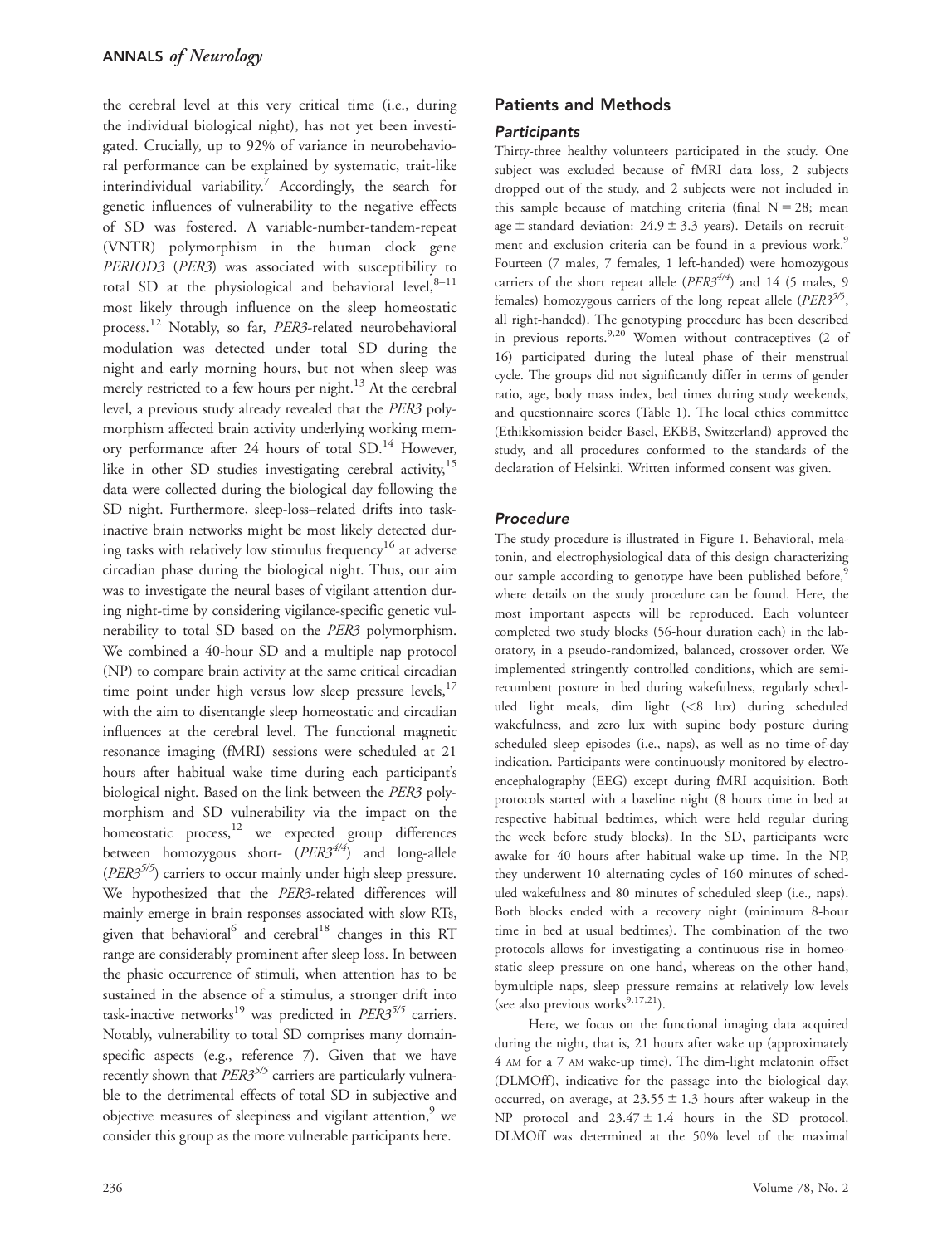| TABLE 1. Means (± Standard Deviation) of Demographic Data and Questionnaire Scores by PER3 Genotype |                |                         |      |  |  |  |  |  |
|-----------------------------------------------------------------------------------------------------|----------------|-------------------------|------|--|--|--|--|--|
|                                                                                                     | $PER3^{4/4}$   | $PER3^{5/5}$            | p    |  |  |  |  |  |
| $N$ [M, F]                                                                                          | 14 [7, 7]      | 14[5, 9]                | 0.44 |  |  |  |  |  |
| Years of age                                                                                        | 24.3(3.0)      | 25.6(3.6)               | 0.31 |  |  |  |  |  |
| BMI $\left[\frac{\text{kg}}{\text{m}^2}\right]$                                                     | 21.9(1.9)      | 22.7(2.8)               | 0.38 |  |  |  |  |  |
| Wake time [clock time]                                                                              | 07:10(61 min)  | $07:10(44 \text{ min})$ | 1.00 |  |  |  |  |  |
| Sleep time [clock time]                                                                             | 23:10 (61 min) | 23:10 (44 min)          | 0.97 |  |  |  |  |  |
| <b>PSQI</b>                                                                                         | 3.3(1.1)       | 3.0(1.4)                | 0.54 |  |  |  |  |  |
| <b>ESS</b>                                                                                          | 3.6(1.9)       | 4.3(2.7)                | 0.47 |  |  |  |  |  |
| <b>MEQ</b>                                                                                          | 58.1 (9.5)     | 53.5 (10.2)             | 0.23 |  |  |  |  |  |
| MCTQ Sleep duration [hours]                                                                         | 7.8(0.7)       | 7.9(1.0)                | 0.69 |  |  |  |  |  |
| MCTQ MSFsc                                                                                          | 4.3(1.0)       | 4.4(1.3)                | 0.81 |  |  |  |  |  |
| MCTQ MSFsac                                                                                         | 7.5(2.7)       | 7.2(2.5)                | 0.54 |  |  |  |  |  |
| BDI-II                                                                                              | 2.6(2.5)       | 1.3(1.9)                | 0.13 |  |  |  |  |  |

p values were derived from  $X^2$  (gender) and t tests (all other).

M, male; F, female; BMI = body mass index; PSQI = Pittsburgh Sleep Quality Index<sup>49</sup>; ESS = Epworth Sleepiness Scale<sup>50</sup>; MEQ = Morningness-Eveningness Questionnaire<sup>51</sup>; MCTQ = Munich Chronotype Questionnaire<sup>52</sup>; MSFsc = Midsleep free days sleep corrected; MSFsac = Midsleep free days sleep and age corrected; BDI = Beck Depression Inventory-II<sup>53</sup>. Wake and sleep times refer to baseline and recovery nights during the study.

melatonin secretion. Figure 1 illustrates the overlap of the acquisition point with highest levels of physiological sleepiness (slow eye movements and unintentional sleep episodes assessed and analyzed as described in a previous work<sup>9</sup>), especially under high sleep pressure (Fig 1A) and peak levels of melatonin secretion during our study.

#### Behavior

PSYCHOMOTOR VIGILANCE TASK. We assessed vigilant attention during both the NP and SD protocol with a psychomotor vigilance task (PVT) of 10 minutes duration.<sup>22</sup> The original PVT design $^{22}$  was modified to suit fMRI admission. A white fixation cross was presented on a black screen, and at random intervals (2–10 seconds) a millisecond counter started (clock event). Participants were instructed to press a button to stop the counter as fast as possible with their dominant hand. Null events, where the clock event is replaced by the fixation cross, were included at random in the task (25% of the trials, 2–10 seconds duration). Feedback of RT performance was displayed for 1 second after the response. RTs >500ms were classified as lapses, which were transformed by  $\sqrt{x} + \sqrt{x} + 1^6$ . Timeon-task (ToT) was considered by comparing RTs or number of lapses during the first vs. the last 3 minutes on the task (as previously published<sup>20</sup>). Errors of commission (i.e., random or anticipatory button presses) were not registered.

SUBJECTIVE SLEEPINESS. Participants regularly indicated their subjective sleepiness levels on the Karolinska Sleepiness Scale  $(KSS<sup>23</sup>)$ . Here, we report an average value (mean sam-

August 2015 237

pling time  $\pm$  standard deviation: 03:22 AM  $\pm$  10 minutes) of three night-time samplings during SD (approximate times: 02:30, 03:30, and 04:00 AM; similar for the two genotypes,  $p > 0.05$ ) preceding the fMRI acquisition within the biological night.

BEHAVIORAL DATA ANALYSIS. Group analyses of the behavioral data (i.e., PVT performance and subjective sleepiness) were performed with the statistical package SAS (version 9.3; SAS Institute Inc., Cary, NC). We used  $t$  tests or mixedmodel repeated measures analysis of variance (PROC MIXED), where appropriate, and  $p$  values were based on Kenward-Roger's corrected degrees of freedom.<sup>24</sup> Contrasts were assessed with the LSMEANS statement. The factors *genotype* ( $PER3^{5/5}$ vs. PER3<sup>4/4</sup>), condition (NP vs. SD), and ToT (last vs. first part) were used. For the PVT, RTs were classified as follows for each participant in each session: RTs lower than the 25th percentile (fast RTs); RTs higher than the 75th percentile (slow RTs); and RTs in the range between the 25th and 75th percentile (intermediate RT), and lapses (RTs >500ms). Unlike our and other previous studies, 6,9,18,20 we chose this RT range classification to enhance the number of events for fMRI analysis (mean no. of events  $\pm$  standard deviation: 14.8  $\pm$  3.7). Regression analyses were calculated with STATISTICA 9 (StatSoft Inc., Tulsa, OK).

#### fMRI

DATA ACQUISITION. A 3T MR Scanner (MAGNETOM Verio; Siemens Healthcare, Malvern, PA) with a standard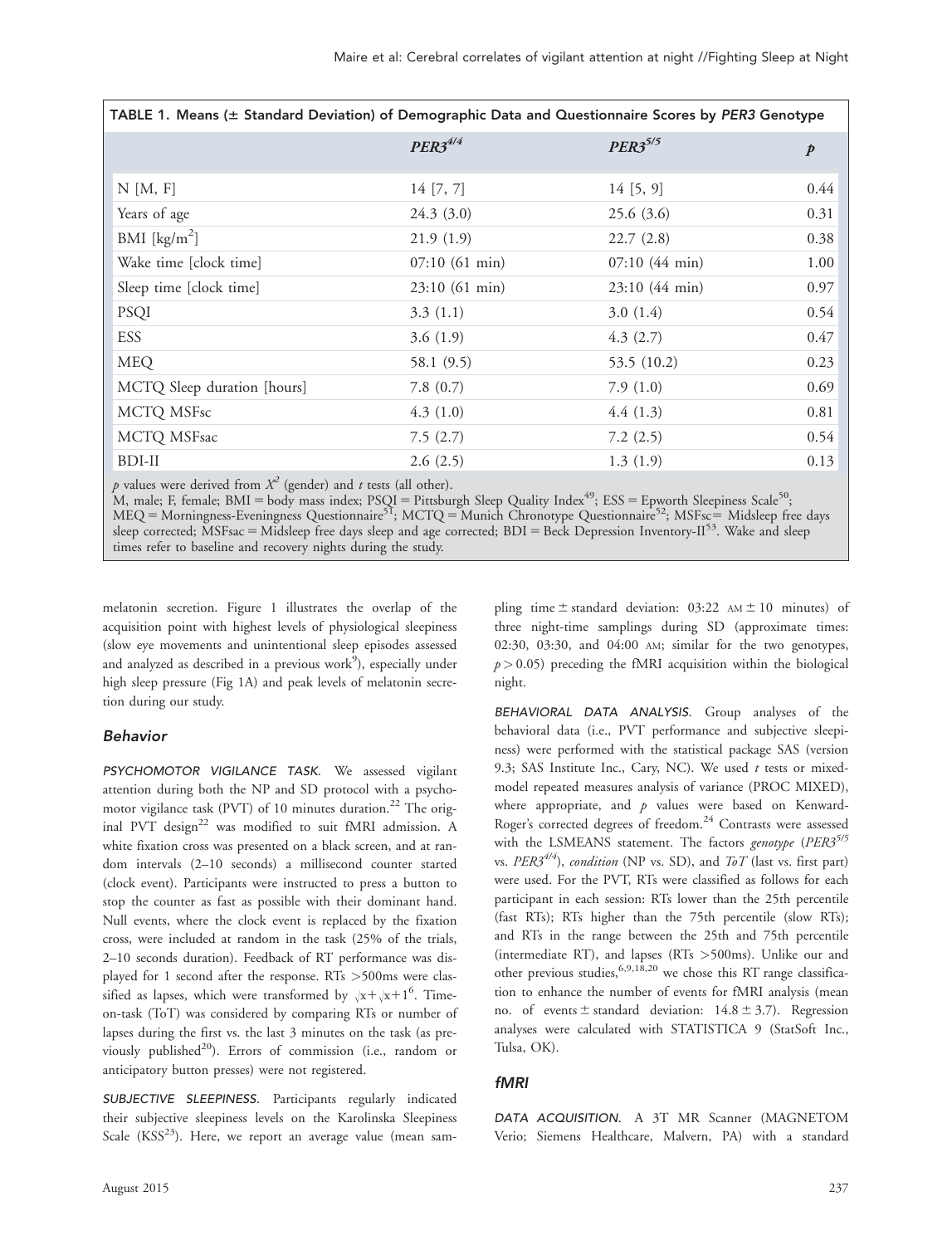

FIGURE 1: Schematic illustration of the laboratory part. (A) 40-hour sleep deprivation (SD). (B) 40-hour multiple nap protocol (ten 80/160-minute sleep/wake cycles). Clock time indication is relative to a 7 AM wake time. In (A) and (B), the solid line shows the 40-hour time course of physiological sleepiness represented by the averaged amount of slow eye movements (SEMs) and unintentional sleep episodes (USEs; mean % of 20-second epochs containing slow eye movements or any sleep stage, plotted from zero, SD<sub>max</sub> 22.7%,  $NP_{max}$  13.5%;  $N = 28$ ; time binned and analyzed as described previously<sup>9</sup>). Dotted lines represent the 40-hour time course of melatonin secretion (pg/ml, plotted from zero, maximal levels: SD 14.5 pg/ml, NP 13.8 pg/ml;  $N = 28$ , hourly intervals modeled as described previously<sup>9</sup>); the gray bars in (B) depict the 10 naps, in dashed the respective percentage of slow-wave sleep (see our previous publication 9 for details on analysis of these data). The course of slow-wave sleep illustrates presumable sleep pressure dissipation depending on time of nap. The time of functional magnetic resonance imaging (fmri) data acquisition is marked with the arrow and coincides with peaking melatonin secretion and highest sleepiness levels in SD.

12-channel head coil was used to acquire fMRI time series. Multislice T2\*-weighted fMRI images were obtained with a gradient echo-planar sequence using axial slice orientation (32 slices; voxel size:  $3 \times 3 \times 3$  mm<sup>3</sup> with 0.75 mm interslice gap; matrix size 76  $\times$  76  $\times$  32; repetition time [TR] = 2,200 ms; echo time  $[TE] = 32$  ms; flip angle  $[FA] = 82^{\circ}$ ). Structural T1weighted images were acquired for anatomical reference with a magnetization-prepared rapid gradient echo sequence  $(TR = 2,000$  ms;  $TE = 3.37$  ms;  $FA = 8^\circ$ ; field of view = 25.6 cm; matrix size = 256  $\times$  256  $\times$  176; voxel size =  $1 \times 1 \times 1$  mm<sup>3</sup>). One hundred seventy-six contiguous axial slices covering the entire brain were assessed in sagittal direction.

#### Data Analysis

GENERAL APPROACH. Data were analyzed with SPM8 (<http://www.fil.ion.ucl.ac.uk>) implemented in MATLAB 2012 (MathWorks, Natick, MA). Scans were realigned with iterative rigid body transformations, corrected for head motion and spatially normalized (standard SPM8 parameters). In a two-step analysis, we took into account the intra- and interindividual variance, respectively. Brain responses were modeled for each subject at each voxel using a general linear model (GLM). Our model included four regressors for each condition: events associated with RTs lower than the 25th percentile (fast RTs); events associated with RTs higher than the 75th percentile (slow RTs); events linked to the RT range between the 25th and 75th percentile (intermediate RTs) as well as lapses (RTs >500ms). For each trial type, we additionally added a time modulation regressor (first-order polynomial) to account for ToT effects. Every event of each trial type was modeled as a function representing its onset (i.e., at the time of presentation of stimulus). The ensuing vector was convolved with the canonical hemodynamic response function (HRF) and used as a regressor in the individual design matrix. The main effect of task performance during the different test sessions was estimated with linear contrasts. We focused on the RT range encompassing the mean of the slowest 25% of RTs. This RT range is very sensitive to increased sleep pressure<sup>6,18,25</sup> and its neural basis has been previously described.<sup>18</sup> Please note that unlike other authors,  $6,18$  we separated lapses (RT >500ms) from the slowest RTs (thus, maximal duration of a slow RT was 500ms) in our study. This ensures that we only investigate brain activity when participants were awake and able to respond. Furthermore, at the between-subject level, we separately included subjective sleepiness as well as the mean speed difference between each slowest and its subsequent RT as covariates to investigate the relation to cerebral activity during SD.

Statistical inferences were performed at a threshold of  $p = 0.05$  after correction for multiple comparison over the entire brain (family-wise error correction) or over small spherical volumes (radius, 10 mm) around regions of interest (ROIs) at locations a priori derived from the literature (small volume correction, svc). These ROIs were based on two studies that previously investigated the neural correlates of the  $PVT$ ,<sup>18,26</sup> one study reporting cerebral patterns after SD in the two PER3 genotypes,<sup>14</sup> and three studies reporting the effects of SD on different attentional components.<sup>27–29</sup> For task-inactive network regions, we identified ROIs based on references previously reporting default mode activity.<sup>19,30-33</sup>

FUNCTIONAL CONNECTIVITY ANALYSIS. To assess functional connectivity between ROIs, we conducted a psychophysiological interaction analysis $34,35$  implemented in SPM8. Based on an a posteriori hypothesis established on the GLM analysis described above, we defined a seed ROI within a region in the brainstem compatible with a part of the reticular formation (see Table S1 and Fig 2), activity in a similar area was previously described to be negatively correlated with deep sleep.<sup>36</sup> In this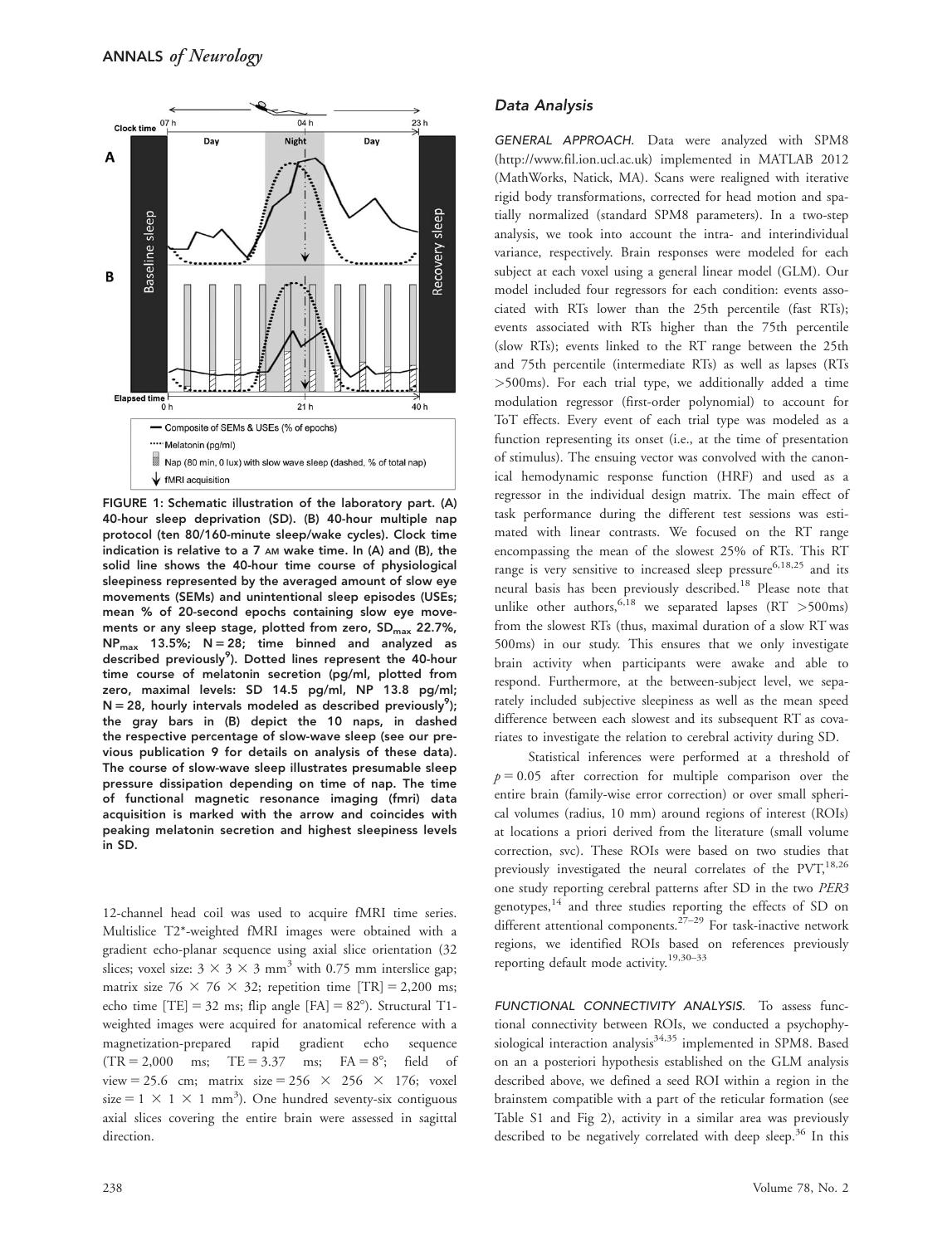

FIGURE 2: BOLD activity during SD vs. NP, PER3<sup>44</sup> vs. PER3<sup>55</sup> and relation to subjective sleepiness. (A1-A4) Selected brain areas during slowest reaction times showing a significant condition  $\times$  genotype interaction (PER3<sup>44</sup> vs. PER3<sup>55</sup>, SD vs. NP) see also Table 3 and S1). Bar plots display parameter estimates for BOLD activity in regions A1–A4 by genotype and condition on the left. On the right, the corresponding activity overlay on study population mean structural image show higher activations under high sleep pressure (sleep deprivation; SD) compared to low sleep pressure (nap protocol; NP), depending on genotype (display at  $p = 0.001$  uncorrected). The observed pattern in regions A1–A4 is representative for brain areas listed in Table 3 and S1: The PER3<sup>55</sup> group consistently shows a decrease in activation in SD compared to NP, whereas the PER3<sup>44</sup> group shows the opposite pattern. Red bars: PER3<sup>55</sup>; black bars: PER3<sup>44</sup> carriers; dashed bars: NP; filled bars: SD. (B) Left panel: Regression analysis of the relation between estimated BOLD responses during slowest RTs in the left inferior frontal gyrus and the Karolinska Sleepiness Scale (KSS) values (the higher, the sleepier) during the biological night preceding fMRI acquisition ( $R^2 = 0.56$ ;  $p$ <0.001; n = 28). Right panel: Display of the brain area showing a significant covariance pattern with subjective sleepiness depending on genotype: left inferior frontal gyrus [peak voxel:  $-46/38/12$ ];  $p_{\text{corrected}}$  < 0.000; Z = 3.8, display at p = 0.001 uncorrected). Exclusion of outliers visible on left panel did not change the observed pattern. Activity overlay on study population mean structural image on the right. BOLD =blood-oxygen-level dependent; fMRI = functional magnetic resonance imaging.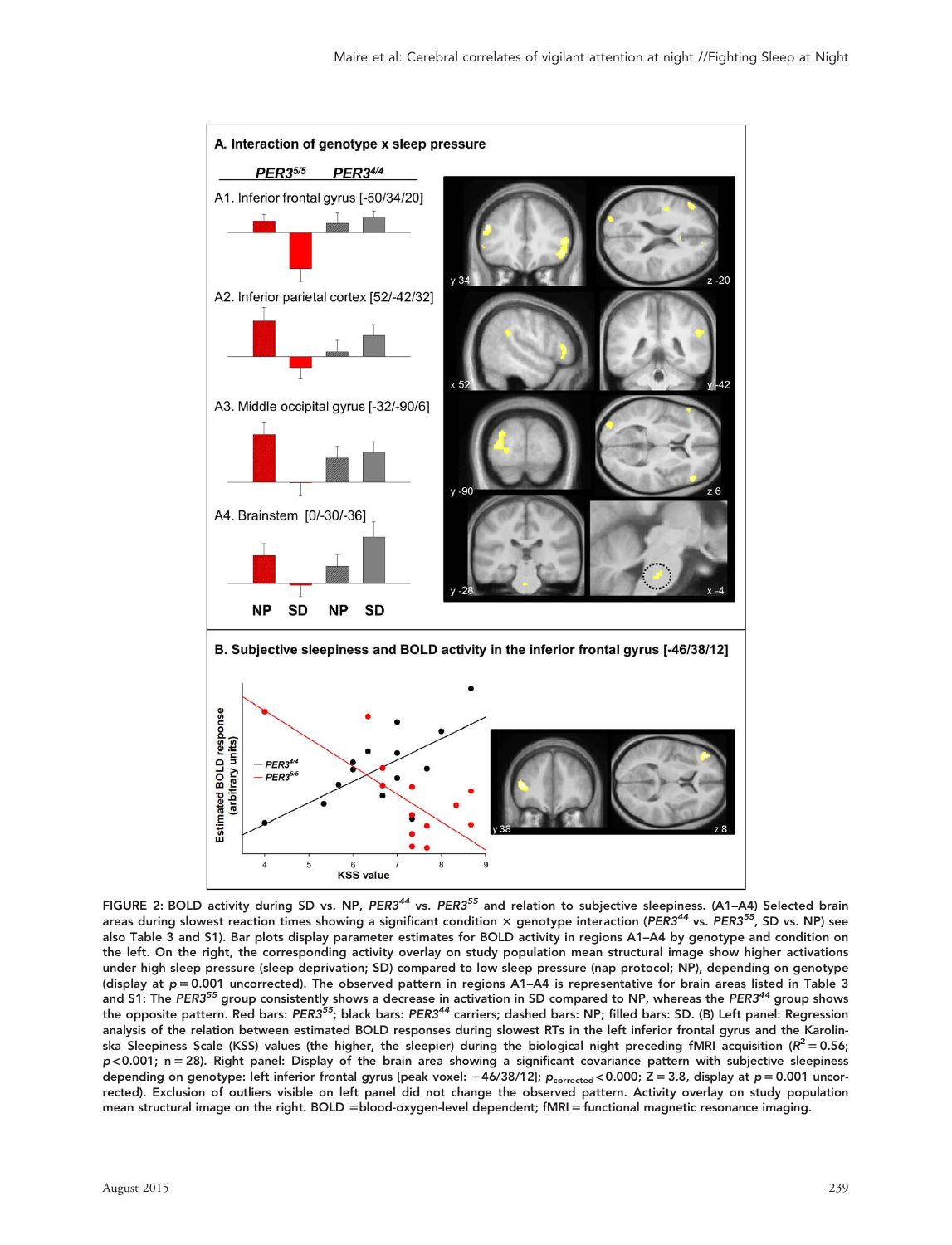seed region, the first eigenvariate of the blood-oxygen-level– dependent (BOLD) time series was extracted from voxels within a 6-mm radius sphere around the peak voxel (1 male  $PER3^{5/5}$ carrier was excluded from this analysis because the individual activation mask did not cover this brain area, i.e., no data available).

BOLD ACTIVITY BEFORE STIMULUS APPEARANCE. To assess brain activity immediately before stimulus appearance, we further added finite-impulse-response (FIR<sup>37</sup>) regressors for each RT range and its time modulation (fastest, slowest, and intermediate RTs) to our initial model described above. With FIR analysis, the BOLD signal is modeled without assumption of its shape by using successive boxcar functions (miniboxcars or "sticks"). Here, in order to capture BOLD signal right before stimulus appearance, we added one single prestimulus stick with a duration of 2.2 seconds (i.e., one TR). Although stimulus appearance was not synchronized to the TR, with this approach, it is assured that we are capturing prestimulus BOLD activity, given that the HRF associated with the stimulus per se has a 4- to 6-second lag.

#### Results

### Time Course of Sleepiness and Vigilant Attention Over the Entire 40 Hours

The typically observed $17$  circadian- and sleep-pressurelevel–dependent time course for subjective and physiological sleepiness was detected throughout the 40-hour SD and multiple nap protocol, as published in a previous work.<sup>9</sup> As depicted in Figure 1, slow rolling eye movements and unintentional sleep episodes as a physiological correlate for sleep drive increased when passing into the biological night. Maximal levels were reached toward the end of the night to the beginning of the biological day, stabilizing on the second day under SD and decreasing again under NP (related statistics are found in a previous work<sup>9</sup>). A similar pattern was observed for lapses (RT >500ms) during psychomotor vigilance task (PVT) performance (see our previous publication $9$  for details). Importantly, over the 40 hours of SD,  $PER3^{5/5}$  participants felt sleepier and had more slow eye movements and unintentional sleep episodes as well as attentional lapses under SD, compared to  $NP<sup>9</sup>$  According to these findings, clearly revealing different responses to sleep loss in sleepiness and vigilant attention measures, we considered our PER3<sup>5/5</sup> carriers as the more SD-vulnerable group hereafter.

## Subjective Sleepiness and Vigilant Attention During Night-time

Participants tended to be subjectively sleepier (assessed with the KSS<sup>23</sup>;  $t_{54} = -1.74$ ;  $p = 0.08$ ) and had significantly more lapses and longer RTs in the slow domain (25 % slowest RTs) during the night under SD, com-

pared to NP. ToT effects in the night session were similar in both conditions for the 25% slowest RTs and lapses; results are listed in Table 2. Between genotypes, subjective sleepiness levels were similar during night-time  $(t_{26} = -1.49; p = 0.15; mean \pm standard error [SE]:$ *PER3*<sup>4/4</sup> 6.6 ± 0.3 *PER3*<sup>5/5</sup> 7.3 ± 0.3). However, the  $PER3^{5/5}$  carriers produced significantly more attentional lapses (number of RTs > 500) than the  $PER3^{4/4}$  carriers  $(p = 0.03;$  mean  $\pm$  SE: *PER3<sup>4/4</sup>* 4.6  $\pm$  0.7 *PER35/5* 7.2  $\pm$  1.1) at this time window under SD, irrespective of ToT. RTs did not differ in the slow RT range between genotypes (mean  $RT \pm SE$  during SD:  $PER3^{4/4}$ 403.9  $\pm$  3.7, PER35/5 409.1  $\pm$  4.6; mean RT  $\pm$  SE during NP:  $PER3^{4/4}$  373.9 ± 4.1, PER35/5 381.8 ± 3.9; mean number of slow responses:  $PER3^{4/4}$  SD 14.9; NP 16.4,  $PER3^{5/5}$  SD 11.9; NP 16.1), nor was the interaction with condition (i.e., SD and NP) significant. ToT affected PER3<sup>5/5</sup> carriers similarly for the slow RT range (slower in the last test part).

#### fMRI Data

SLEEP PRESSURE MODULATES NIGHT-TIME BRAIN RESPONSES UNDERLYING SLOW REACTION TIMES. Under high sleep pressure, a bilateral thalamic region ([0, 10, 6],  $Z = 3.55$ ,  $p_{sw}^{26} = 0.0002$ ) as well as the putamen ([22, 10, 12],  $Z = 3.78$ ,  $p_{\text{src}}^{26} = 0.0001$ ) showed higher BOLD activity compared to NP (SD > NP). During NP, several cortical regions, that are, the left cuneus ([6, 94, 20], Z = 3.49,  $p_{svc}^{28}$  = 0.0002), right middle temporal gyrus ([64, 30, -4], Z = 3.91,  $p_{\text{src}}^{14}$  < 0.0000), as well as insular regions ([42, 18, 8],  $Z = 3.2$ ,  $p_{sw}^{26} = 0.0007$ ) were more active than during  $SD (NP > SD)$ .

GENETIC VULNERABILITY TO SLEEP LOSS ACUTELY AFFECTS SLEEP-PRESSURE–DEPENDENT BOLD ACTIVITY AND FUNCTIONAL CONNECTIVITY TO AROUSAL-PROMOTING SUBCORTICAL REGIONS DURING NIGHT-TIME VIGILANCE. The PER3 polymorphism significantly modulated brain responses to the task according to sleep pressure level (interaction condition  $\times$ genotype; see Fig 2; Table S1, significant interaction terms are marked by an asterisk). Generally,  $PER3^{4/4}$  individuals had increased activation during SD compared to NP in multiple attention-related cortical and subcortical brain areas, whereas the  $PER3^{5/5}$  carriers showed the opposite pattern (see Fig 2 for selected regions with corresponding parameter estimates, Table S1 details the corresponding post-hoc contrasts). More precisely, higher BOLD activity under SD was observed for  $PER3^{4/4}$  compared to  $PER3^{5/5}$ carriers (SD 44>55) in frontal, temporal, and parietal areas as well as in a brainstem region. No regions were activated more in  $PER3^{5/5}$  than  $PER3^{4/4}$  carriers during SD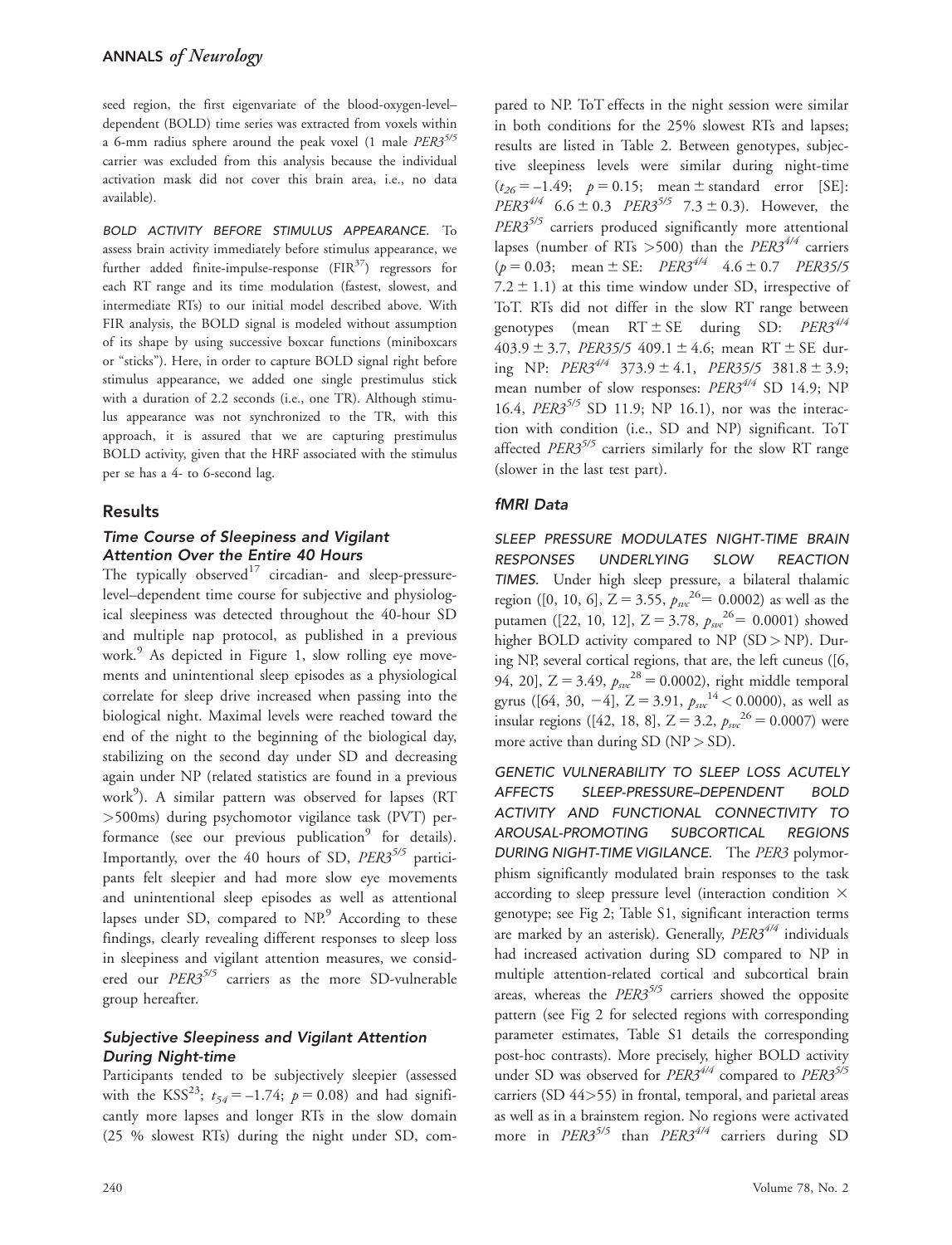| (df), and p values | TABLE 2. Results of Mixed-Model Analysis of Variance for the Slowest Reaction Time (RT) Range and Lapses in the Psychomotor Vigilance Task; F Values                                                                                                                                                                       |                                  |                                  |                                                       |                   |                                                                                                                       |                                 |
|--------------------|----------------------------------------------------------------------------------------------------------------------------------------------------------------------------------------------------------------------------------------------------------------------------------------------------------------------------|----------------------------------|----------------------------------|-------------------------------------------------------|-------------------|-----------------------------------------------------------------------------------------------------------------------|---------------------------------|
| RT range           | Cond                                                                                                                                                                                                                                                                                                                       | PER <sub>3</sub>                 | ToT                              | Cond × PER3                                           | Cond $\times$ ToT | PER3× ToT                                                                                                             | $PER3 \times Cond \times ToT$   |
| slowest<br>25%     | $F(1,75.4) = 21.87$ , $F(1,26.2) = 0.76$ ,<br>p < 0.001                                                                                                                                                                                                                                                                    | $p=0.4$                          | $p = 0.4$                        | $p = 0.31$                                            | $p = 0.84$        | $F(1,75.4) = 0.74$ , $F(1, 75.4) = 1.06$ , $F(1,75.4) = 0.04$ , $F(1, 75.4) = 0.00$ , $F(1,75.4) = 2.29$ ,<br>$p = 1$ | $p = 0.13$                      |
| Lapses             | $F(1,78) = 17.1,$<br>p < 0.001                                                                                                                                                                                                                                                                                             | $F(1,26) = 5.49$ ,<br>$p = 0.03$ | $F(1,78) = 5.36$ ,<br>$p = 0.02$ | $F(1,78) = 10.67$ , $F(1,78) = 3.31$ ,<br>$p = 0.002$ | $p = 0.07$        | $F(1,78) = 0.71,$<br>$p=0.4$                                                                                          | $F(1,78) = 0.25$ ,<br>$p = 0.6$ |
|                    | Time-on-task (ToT) refers to mean values during first versus last 3 minutes on the 10-minute task. Significant results are printed in bold.<br>No significant difference in post-hoc testing between genotypes after correction for multiple comparsion.<br>RT = reaction time; Cond = condition; PER3 = PERIOD3 genotype. |                                  |                                  |                                                       |                   |                                                                                                                       |                                 |

(SD 55>44). Furthermore, separate analyses by genotype revealed that the  $PER3^{4/4}$  group showed BOLD activity increases in SD compared to NP in a series of cortical and thalamic structures as well as areas of the basal ganglia and the cerebellum (44 SD>NP). The  $PER3^{5/5}$ group yet showed the opposite pattern: None of the areas showed higher activations during SD compared to NP (55 SD>NP), but a series of areas were more activated during NP (55 NP>SD), that is, frontal, temporal, parietal, and several occipital areas as well as a brainstem area compatible with the location of the reticular formation (midline pons). A functional connectivity analysis revealed that under sleep loss, the latter region was more connected to cortical and thalamic structures and a more superior located brainstem region (Table 3) in  $PER3^{4/4}$ compared to  $PER3^{5/5}$  carriers.

Our data indicated that the more resistant individuals ( $PER3^{4/4}$ ) responded to sleep loss by increasing taskrelated cortical BOLD activity and by additionally recruiting thalamic resources. Activity in a subset of these areas also covaried with speed during the subsequent RTs (Table S1, common activity identified by inclusive masking). In these areas, the higher the BOLD activity during a slowest RT, the faster the subsequent RT. The more vulnerable genotype (PER3<sup>5/5</sup>), however, mainly responded by activity decreases and reduced functional connectivity between brainstem, thalamic, and taskrelated cortical regions.

BRAIN RESPONSES UNDERLYING TIME-ON-TASK MODULATION: GREATER STATE INSTABILITY BY DECREASED THALAMIC RECRUITMENT? According to the state-instability hypothesis,  $4,5$  SD strongly affects the ability to maintain appropriate attentional levels continuously over time. In a previous report, $20$  we observed that  $PER3^{5/5}$  carriers presented higher response variability and stronger ToT decrements (lapses) in vigilant attention under sleep loss. We detected that the time course of BOLD activity throughout the 10-minute PVT differed between genotypes in the anterior and posterior thalamus as well as the anterior cingulate cortex (Table 4; Fig 3A) under SD for the slow RT range. PER3 $5/5$  carriers showed activity decreases in these brain areas over the course of the task  $(p < 0.05)$ , whereas activation in *PER3*<sup>4/4</sup> carriers remained stable ( $p > 0.05$ ; Fig 3B schematically depicts the course of thalamic brain activity for two representative subjects of each genotype). In fact, the group presenting higher state instability at the behavioral  $level<sup>20</sup>$  was hallmarked at the cerebral level by reduced task-related cingulate and thalamic recruitment with increasing ToT.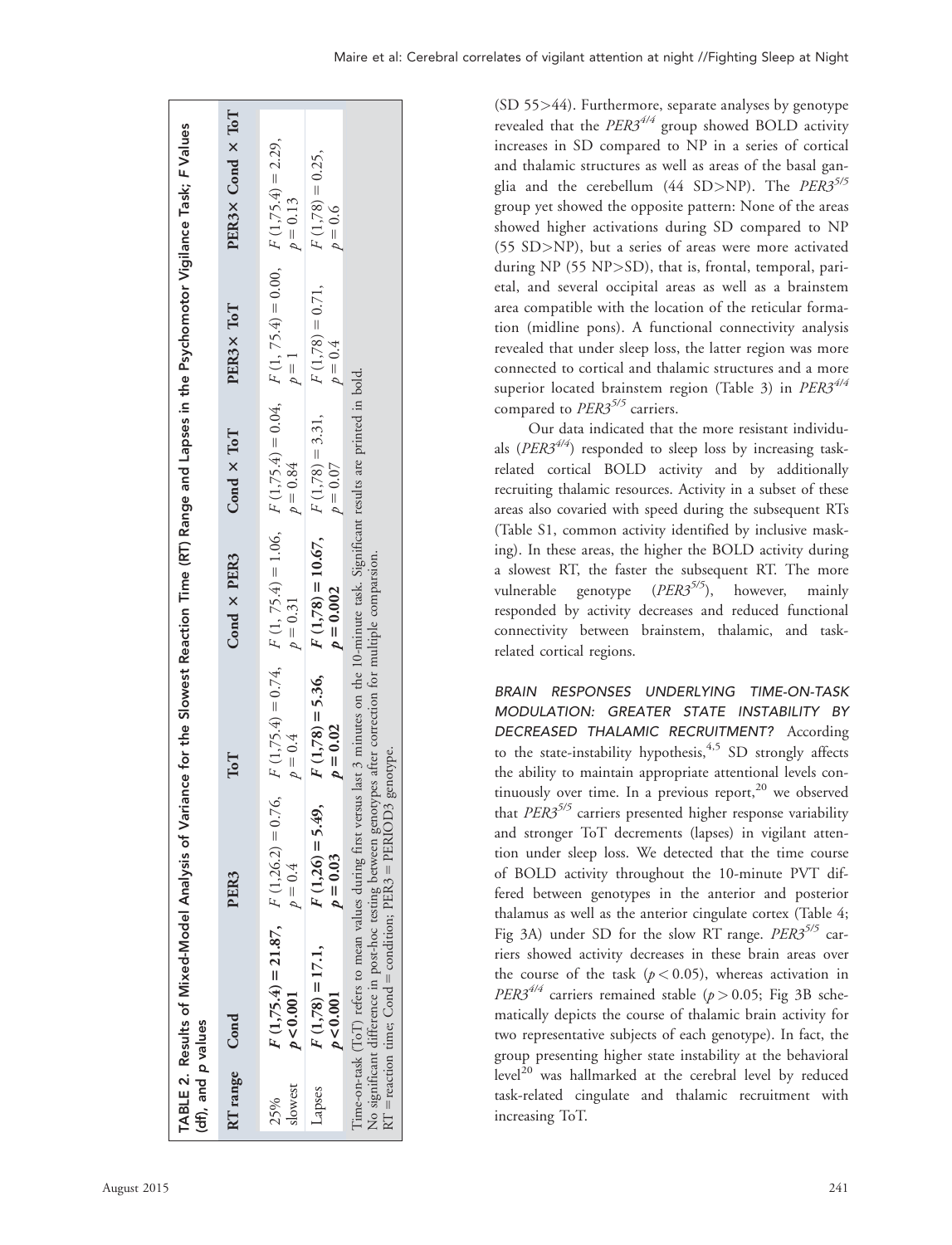| TABLE 3. Significant Differences in Functional Connectivity With a Brainstem Area During SD Between<br>Genotypes                  |      |         |                  |                |       |              |      |  |  |
|-----------------------------------------------------------------------------------------------------------------------------------|------|---------|------------------|----------------|-------|--------------|------|--|--|
| <b>Brain Area</b>                                                                                                                 | Side | Z Score | $p_{\text{src}}$ | $\mathbf{x}$   | y     | $\mathbf{z}$ | Ref. |  |  |
| Brain areas with greater connectivity to the seed region in $PER3^{44}$ compared to $PER3^{55}$ carriers (SD 44>55)               |      |         |                  |                |       |              |      |  |  |
| <b>IFG</b>                                                                                                                        | L    | 3.12    | 0.0009           | $-44$          | 28    | $-4$         | 14   |  |  |
| Thalamus                                                                                                                          | R    | 3.70    | 0.0001           | 26             | $-30$ | $-4$         | 14   |  |  |
|                                                                                                                                   | R    | 3.40    | 0.0003           | 20             | $-18$ | $-10$        | 14   |  |  |
|                                                                                                                                   | R    | 3.23    | 0.0006           | 18             | $-14$ | $-10$        | 14   |  |  |
|                                                                                                                                   | B    | 3.97    | < 0.0001         | $\overline{0}$ | $-8$  | 2            | 26   |  |  |
| Thalamus/pineal gland                                                                                                             | B    | 3.84    | 0.0001           | -6             | $-32$ | 2            | 18   |  |  |
|                                                                                                                                   | B    | 3.50    | 0.0002           | 2              | $-32$ | 6            | 18   |  |  |
| Brainstem                                                                                                                         | L    | 3.28    | 0.0005           | $-10$          | $-22$ | $-16$        | 26   |  |  |
| Brain areas with greater connectivity to the seed region in PER3 <sup>55</sup> compared to PER3 <sup>44</sup> carriers (SD 55>44) |      |         |                  |                |       |              |      |  |  |

n.s. at  $p = 0.001$  uncorrected level

Coordinates (x, y, z) are expressed in mm in the Montreal Neurological Institute (MNI) space.  $p_{svc}$ :  $p$  value after correction for multiple comparisons over small volumes of interest taken from the literature.  $SD =$  sleep deprivation; Ref. = references for coordinates; IFG = inferior frontal gyrus; R = right; L = left; B = bilateral; n.s. = not significant.

SUBJECTIVE SLEEPINESS MODULATES BRAIN RESPONSES UNDERLYING SLOW RTs DEPENDING ON VULNERABILITY TO SLEEP LOSS. Depending on genotype when sleep deprived, BOLD activity associated to slow RTs was significantly related to subjective sleepiness in the left inferior frontal gyrus (IFG; peak coordinates:  $-46$ ,

38, 12; Z = 3.8,  $p_{\rm src}$  < 0.001): PER3<sup>5/5</sup> carriers showed a negative relation (the sleepier they felt, the less they recruited this region), whereas in  $PER3^{4/4}$  carriers, the relation was positive (the sleepier they felt, the more they activated this region; Fig 2E).

| TABLE 4. Brain Activity Modulated by Time-on-Task During Sleep Deprivation |           |         |           |                |       |              |      |  |  |
|----------------------------------------------------------------------------|-----------|---------|-----------|----------------|-------|--------------|------|--|--|
| <b>Brain Area</b>                                                          | Side      | Z Score | $p_{svc}$ | $\mathbf x$    | y     | $\mathbf{z}$ | Ref. |  |  |
| 44 > 55                                                                    |           |         |           |                |       |              |      |  |  |
| Anterior cingulate cortex                                                  | B         | 3.39    | 0.0004    | $\Omega$       | 32    | 14           | 18   |  |  |
|                                                                            | ${\bf R}$ | 3.23    | 0.0006    | $\overline{4}$ | 26    | 22           | 18   |  |  |
| Insula                                                                     | L         | 3.33    | 0.0004    | $-30$          | $-26$ | 14           | 27   |  |  |
| Midbrain/CMN                                                               | R         | 3.41    | 0.0003    | 8              | $-22$ | $-8$         | 27   |  |  |
| Midbrain/N. ruber                                                          | R         | 3.29    | 0.0005    | 10             | $-18$ | -6           | 26   |  |  |
| Midbrain/MDN                                                               | L         | 3.32    | 0.0004    | $-8$           | $-16$ | $-4$         | 26   |  |  |
| Midbrain/N. ruber                                                          | L         | 3.29    | 0.0005    | -6             | $-20$ | -6           | 14   |  |  |
| 55 > 44                                                                    |           |         |           |                |       |              |      |  |  |
| n.s. at $p = 0.001$ uncorrected level                                      |           |         |           |                |       |              |      |  |  |

Coordinates (x, y, z) are expressed in mm in the Montreal Neurological Institute (MNI) space.  $p_{svc}$ :  $p$  value after correction for multiple comparisons over small volumes of interest taken from the literature.

Ref.  $=$  references for coordinates; R = right; L = left; B = bilateral; N. = nucleus; CMN = central medial nucleus of the thalamus;  $MDN$  = medial dorsal nucleus of the thalamus.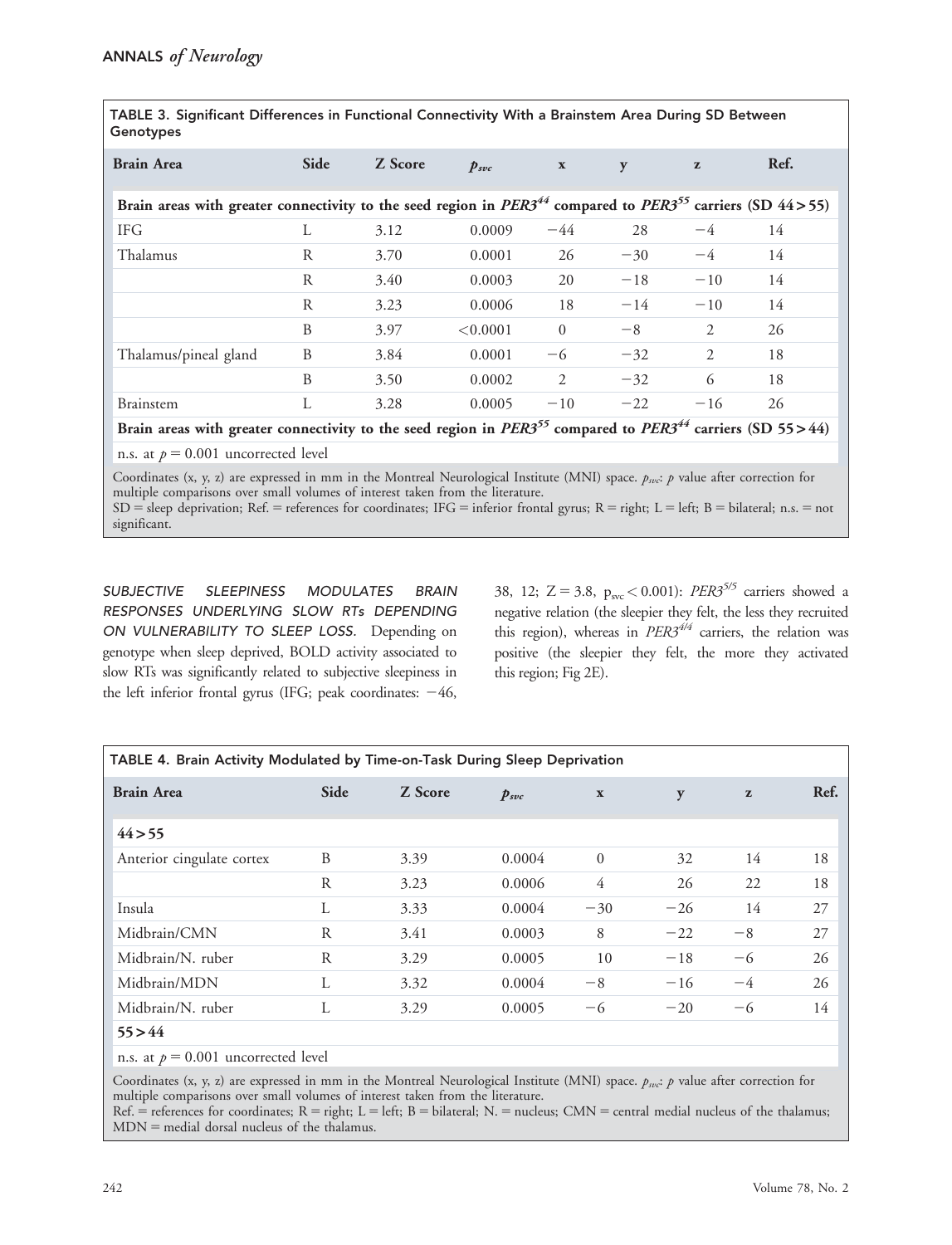

FIGURE 3: Sleep-loss–related time-on-task effects in the slowest RT domain and brain activity before stimulus appearance. (A1) Brain areas showing a significantly different time-on-task effect in the slowest RT domain between genotypes during sleep deprivation. (A2) Schematical display of the time course of thalamic brain activity [–8/–16/–4] over the task for a representative subject of each PER3 group. (B) Brain areas showing significantly more activation 2.2 seconds (equals 1 TR) before stimulus appearance with a subsequent slow response in PER3<sup>55</sup> than PER3<sup>44</sup> carriers during sleep deprivation. (A1) and (B): Overlay of statistical results on study population mean structural image, display at  $p = 0.001$  uncorrected. RT = reaction time; TR = time of repetition.

KEY STRUCTURES OF THE DEFAULT MODE NET-WORK ARE MORE ACTIVATED BEFORE THE SLOW EVENTS UNDER SD IN THE VULNERABLE GENOTY-PE. Given that it has been shown previously that brain activity before stimulus appearance is predictive for subsequent lapses in attention, $19$  we analyzed brain activity immediately before stimulus appearance. Our results showed that immediately before slow RTs and compared to  $PER3^{4/4}$ ,  $PER3^{5/5}$  carriers had higher activation in regions commonly assigned to the default mode network  $(DMN)^{30,38,39}$  (Table 5; Fig 4). No areas were more active in the  $PER3^{4/4}$  compared to the  $PER3^{5/5}$  (Table 5). Importantly, before fastest RTs, we did not observe any genotype-related differences (SD 55 > 44 n.s. at  $p = 0.001$  uncorrected level, data not shown). Please note that in this analysis, we did not test for functional connectivity of the DNM, but merely observed greater activity in regions that were assigned to this network in previous reports.<sup>30,38,39</sup>

#### **Discussion**

In the present study, we investigated cerebral correlates underlying performance during individually scheduled

night-time (i.e., after 21 hours after wake-up time), when detrimental effects of sleep loss on cognition are strongest. For the first time, a SD and a multiple nap protocol was combined in order to quantify the impact of differential sleep pressure conditions at this critical circadian time window. By considering a polymorphism in the clock gene PER3, we stratified our group according to genetic susceptibility to total sleep loss. Performing the PVT, an attention-demanding task, $25$  more SD-vulnerable<sup>9,20</sup> participants ( $PER3^{5/5}$ ) showed a consistent pattern of brain activity decreases under high sleep pressure, whereas in the more resilient participants ( $PER3^{4/4}$ ) brain activity increased. In addition, arousal-promoting areas were progressively less recruited with ToT in vulnerable subjects and less functionally connected to other arousal- and attention-related brain structures under SD. Vulnerable participants were additionally more prone to activate structures associated with the default mode network when no stimulus was present.

Similar to earlier SD studies,  $15,28,40$  we observed that SD during night-time is associated with increased activation in subcortical structures, whereas under low sleep pressure, several cortical regions were more active.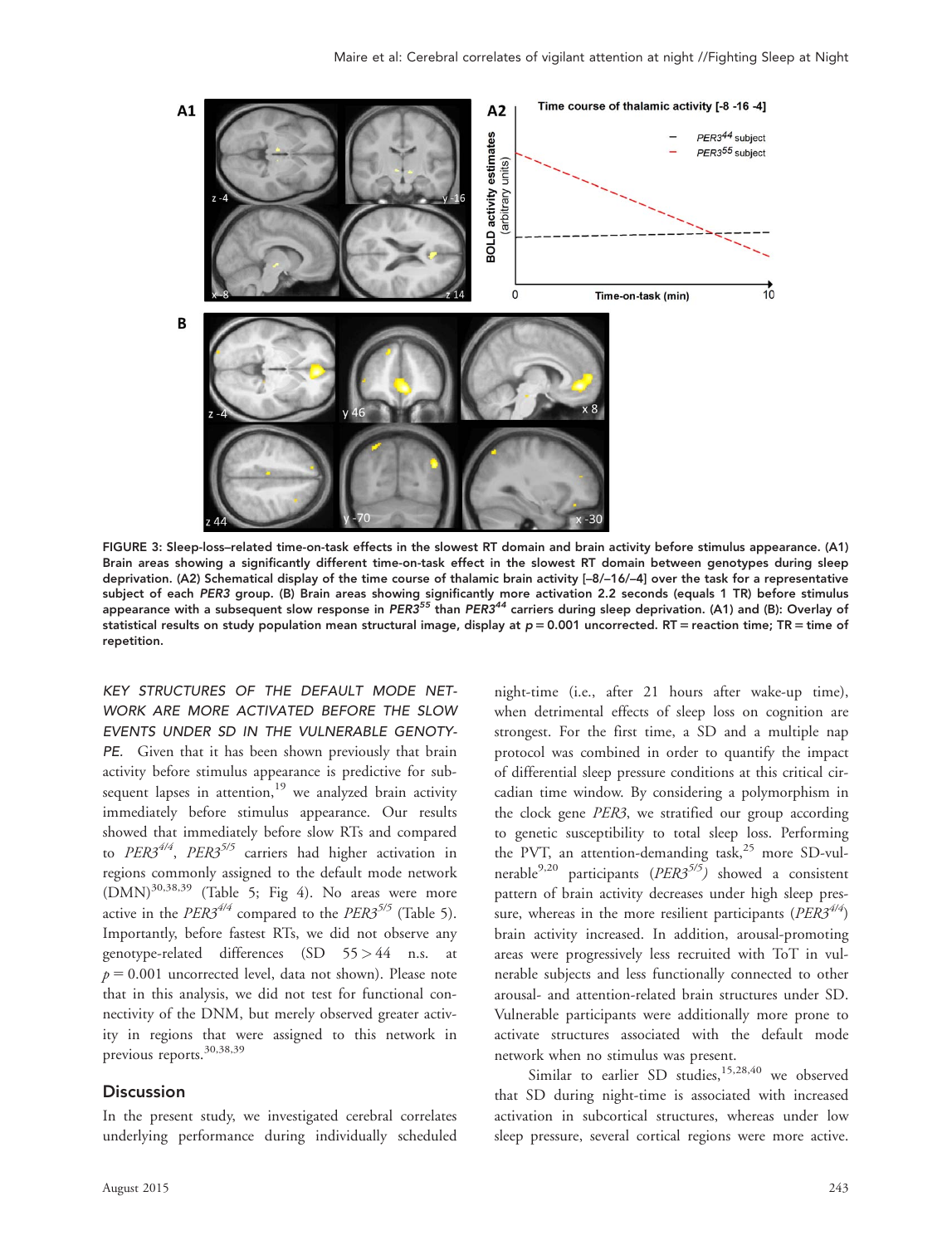| TABLE 5. Differences in Brain Activity Before Slowest RTs During Sleep Deprivation According to Genotype                                           |                       |                  |           |                |                               |              |      |  |  |
|----------------------------------------------------------------------------------------------------------------------------------------------------|-----------------------|------------------|-----------|----------------|-------------------------------|--------------|------|--|--|
| <b>Brain Area</b>                                                                                                                                  | Side                  | Z score          | $p_{svc}$ | $\mathbf x$    | y                             | $\mathbf{z}$ | Ref. |  |  |
| Areas with greater activity one TR (2.2 seconds) before stimulus appearance in PER3 <sup>55</sup> than PER3 <sup>44</sup> carriers<br>(SD 55 > 44) |                       |                  |           |                |                               |              |      |  |  |
| Superior/middle frontal gyrus                                                                                                                      | R                     | 3.40             | 0.0003    | 32             | 22                            | 46           | 19   |  |  |
| Superior occipital gyrus                                                                                                                           | L                     | 3.18             | 0.0007    | $-38$          | $-78$                         | 28           | 19   |  |  |
| Medial frontal gyrus                                                                                                                               | ${\bf R}$             | 4.20             | 0.0000    | 8              | 46                            | $-4$         | 31   |  |  |
|                                                                                                                                                    | $\mathbb{R}$          | 3.48             | 0.0002    | $\overline{2}$ | 54                            | 10           | 30   |  |  |
|                                                                                                                                                    | $\mathbf{L}$          | 3.48             | 0.0002    | $-2$           | 56                            | 10           | 30   |  |  |
|                                                                                                                                                    | L                     | 3.48             | 0.0003    | -6             | 58                            | 14           | 30   |  |  |
|                                                                                                                                                    | L                     | 3.33             | 0.0004    | $-2$           | 50                            | 8            | 30   |  |  |
| Dorsal ACC                                                                                                                                         | R                     | 4.26             | 0.0000    | 6              | 40                            | -6           | 30   |  |  |
| Dorsal ACC                                                                                                                                         | $\mathbb{R}$          | 3.93             | 0.0000    | $\mathfrak{2}$ | 42                            | $-8$         | 30   |  |  |
| Posterior/middle cingulate                                                                                                                         | L                     | 3.39             | 0.0004    | $-6$           | $-20$                         | 44           | 32   |  |  |
| Superior parietal gyrus                                                                                                                            | R                     | 3.93             | 0.0000    | 46             | $-66$                         | 32           | 31   |  |  |
| Gyrus angularis/prencuneus                                                                                                                         | L                     | 3.56             | 0.0002    | $-28$          | $-70$                         | 56           | 14   |  |  |
|                                                                                                                                                    | L                     | 3.29             | 0.0005    | $-24$          | $-68$                         | 60           | 14   |  |  |
|                                                                                                                                                    | L                     | 3.25             | 0.0006    | $-20$          | $-66$                         | 60           | 14   |  |  |
| Medial temporal gyrus                                                                                                                              | L                     | 3.70             | 0.0001    | $-62$          | $-14$                         | $-22$        | 33   |  |  |
|                                                                                                                                                    | R                     | 3.85             | 0.0001    | 56             | $-6$                          | $-16$        | 33   |  |  |
| 6.1<br>$\bullet\qquad\bullet$                                                                                                                      | $\mathbf{m}$ $\alpha$ | $1 \times 1$ $C$ |           |                | $n_{\rm EDA}$ <sup>44</sup> 1 | nma55        |      |  |  |

Areas with greater activity one TR (2.2 seconds) before stimulus appearance in  $PER3^{24}$  than  $PER3^{22}$  carriers  $(SD 55 > 44)$ 

n.s. at  $p = 0.001$  uncorrected level

Coordinates (x, y, z) are expressed in mm in the Montreal Neurological Institute (MNI) space.  $p_{svc}$ : p value after correction for multiple comparisons over small volumes of interest taken from the literature.

TR = time of repetition; SD = sleep deprivation; Ref. = references for coordinates; R = right; L = left; B = bilateral; ACC = anterior cingulate cortex.

Notably, many SD studies reported higher activations in frontoparietal areas when performance was preserved, and activity decreases when performance declined (reviewed in reference $15$ ). Although we observed significantly lower slowest RTs in the SD, these deactivations were located in the middle temporal gyrus, in the insula and the cuneus under high versus low sleep pressure when pooling both genotype groups. This discrepancy is likely due to the difference in circadian phase and duration of sleep loss, when compared to daytime SD studies, or alternatively, divergent task characteristics.

The consistent decreases in brain areas under high sleep pressure in the more vulnerable group ( $PER3^{5/5}$ ), and the increased brain activity in the more resilient group ( $PER3^{4/4}$ ) support data from Vandewalle et al.,<sup>14</sup> who investigated the impact of the PER3 genotype on cerebral correlates of working memory in the morning after SD. According to Drummond et  $al,18$  activity

increases underlying slow RTs after SD may reflect attentional recovery, given that compensatory behavior (e.g., anticipatory or fast responses) often follows slow RTs or lapses. $4$  In our data, a set of the brain regions showing higher activity in  $PER3^{4/4}$  carriers during SD was positively associated with faster responses to the subsequent stimulus. This favors the assumption of compensatory recruitment, potentially leading to attentional recovery in the more resilient group. Similarly, Chee and Tan<sup>40</sup> showed that in contrast to more resilient, the cognitively more vulnerable participants were unable to increase frontoparietal activation during a selective attention task under SD. The same authors showed that the ability to raise activation in response to lapses was lower under SD, and during lapses, visual cortex and thalamic activation was reduced in comparison to lapses in well-rested conditions, which was interpreted as deactivations indicative for a loss of top-down control.<sup>41</sup> Remarkably, we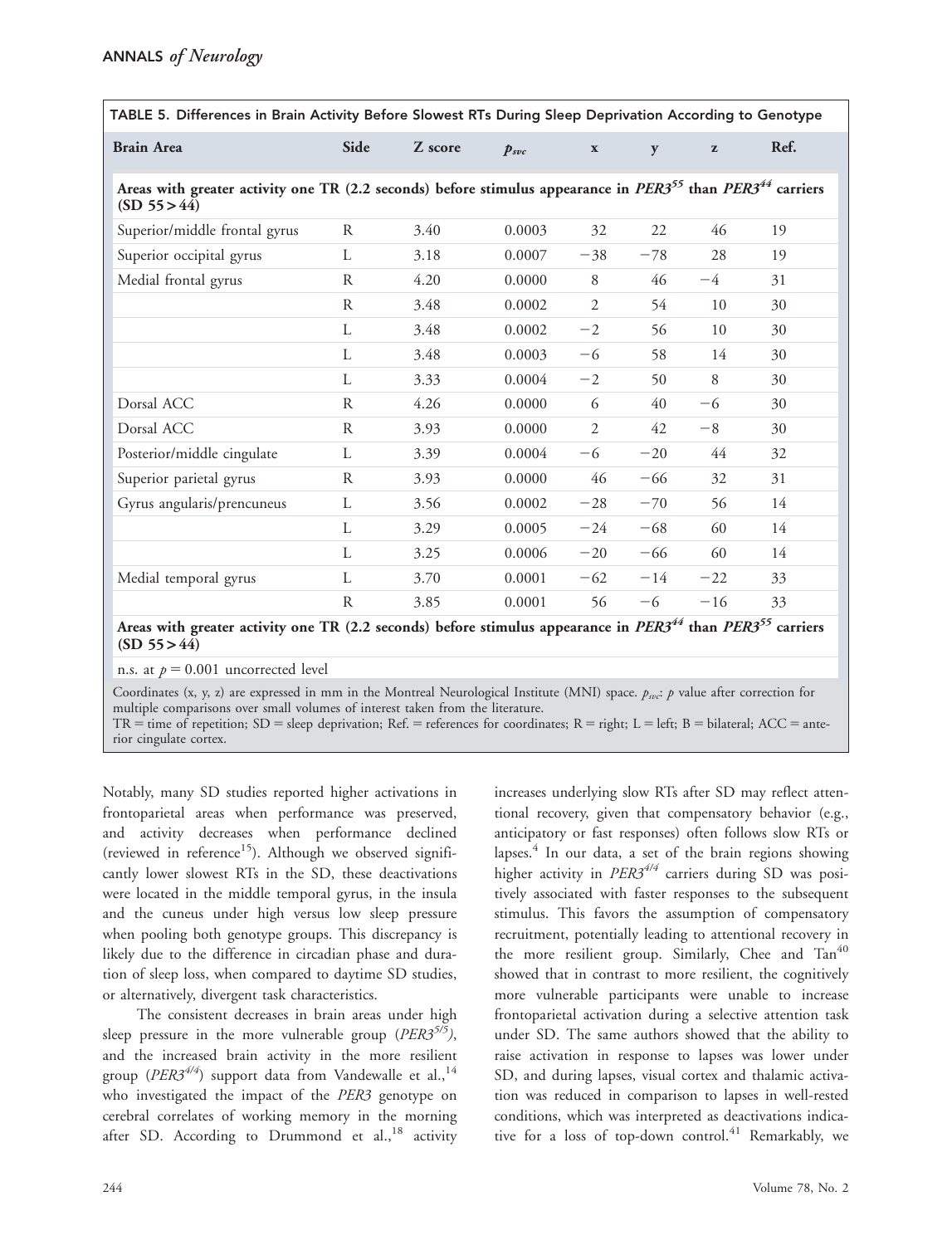observed a similar pattern in the  $PER3^{5/5}$  carriers, whereas the activity of our  $PER3^{4/4}$  carriers better matched the well-rested pattern observed by Chee et al. In regard to sleepiness, a study by Czisch et al.<sup>42</sup> showed compensatory activations within insular regions comparing a physiologically more alert to a more sleepy state (EEG-derived during task) after SD in an oddball task. This parallels our findings of the physiologically sleepier group ( $PER3^{5/5}$  carriers, see a previous work<sup>9</sup>), which also shows less task-related activation in an insular region. With respect to subjective sleepiness, our more SD-resilient participants increased activation in the left IFG, whereas the more vulnerable decreased activity in this region with increasing subjective sleepiness, which confirms previous reports of a positive relation of activation in this region with subjective sleepiness under  $SD.<sup>43,44</sup>$ 

RTs did not significantly differ between genotypes in the slowest range, although  $PER3^{5/5}$  carriers had significantly more lapses (RTs >500ms) across the entire SD, particularly also with increasing  $ToT^{9,20}$  Notably, genotypes did not differ in the slowest 25% of RTs with increasing ToT. However, on the cerebral level, the genotypes had different BOLD activity time courses, such that PER3<sup>5/5</sup> carriers decreased thalamic and ACC activity, supposedly mirroring a greater ToT-related vigilance decrement, whereas the  $PER3^{4/4}$  carriers show relatively stable levels of activation within these regions. Similarly, Chee and  $Tan<sup>40</sup>$  showed that vulnerable subjects suppress thalamic activity during lapses (defined as long RTs) after SD, whereas more resilient ones tended to elevate. Thus, the  $PER3^{5/5}$  genotype might be less able to sustain attention through "mental effort" mirrored on the cerebral level,<sup>45</sup> potentially leading to a greater number of lapses. Notably, the thalamus has numerous projections to cortical areas, but also receives input from ascending arousal systems, thereby mediating bottom-up arousal. $^{46}$  We observed increased functional connectivity between a part of the reticular formation (paramedian part of the midbrain) and a more superior brainstem area, the thalamus, the left IFG, and an occipital area in the resilient genotype. Importantly, activity in a brainstem region close to our seed region was shown to negatively correlate with slow wave sleep,  $36$  further indicating that this area is potentially implicated in sleep-wake–related arousal promotion. This strengthens the plausibility that the differences between vulnerable and resilient genotypes result partly from a stronger ascending arousal promotion in  $PER3^{4/4}$ .

Considering the greater number of lapses and the higher amount of slow eye movements and sleep attacks in the more vulnerable  $PER3^{5/5}$  genotype during SD,<sup>9</sup>

it is tempting to interpret the failure to recruit "compensatory" brain areas during slowest RT as a greater tendency or even a precursor to drift into an "offmode" or default mode when no stimulus is present. This is supported by the previous finding that areas of the DMN are more activated before lapses.<sup>19</sup> Our data are conceptually in line with this observation, given that immediately before the appearance of a stimulus, areas commonly assigned to the DMN (e.g., dorsal anterior cingulate cortex, posterior cingulate cortex, precuneus, and medial frontal areas) $30,33,39$  were more activated in the vulnerable  $PER3^{5/5}$  carriers than in the resilient group under high sleep pressure. Interestingly, if taking into account the specific pattern during the slowest RT for each group separately, only  $PER3^{5/5}$  carriers showed deactivations under SD, mostly in areas compatible with the DMN.30,33,39 These participants are probably less able to sustain an active attentional network while they are waiting for stimuli, and thus switch into a more passive default mode, $47$  which, in turn, needs stronger suppression as soon as the stimulus appears. This may reflect a coping strategy of the more vulnerable participants leading to similar RTs for both genotypes at the behavioral level. However, because the  $PER3^{5/5}$  carriers had more lapses, this coping process seems less successful or frailer to behavioral instability. These assumptions only account for nonoptimal performance, which is typically observed under SD and can be fatal, especially when appearing insidiously, eventually resulting in total lapses.

Finally, under low sleep pressure achieved by multiple naps, along with comparable vigilance levels and electrophysiological activity,<sup>9,20</sup> brain activity was similar for both groups. Thus, the two genotypes did not differ substantially in their response to adverse circadian phase in the absence of high homeostatic sleep pressure levels. In this line, it is important to note that the  $PER3^{5/5}$  carriers have a roughly 10% higher nap sleep efficiency over the entire circadian cycle.<sup>9</sup> Although sleep efficiency is not a classical marker of sleep homeostasis, $3$  this finding suggests that between the naps, the homeostatic buildup may have been faster in the PER3<sup>5/5</sup> carriers, and that higher sleep efficiency might be necessary to reach equally low homeostatic levels compared to more resilient  $PER3^{4/4}$ . Homeostatic sleep pressure, operationalized here by a manipulation of the state (SD vs. NP), and presumably by trait  $(PER3^{4/4}$  vs.  $PER3^{5/5})$ , 12 seems thus to potentiate the harmful effects of adverse circadian phase at the cerebral level.

Our modest sample size presents a limitation in interpreting our results. Nevertheless, by selecting healthy participants without sleep complaints and controlling for confounding variables, we chose a homogenous phenotype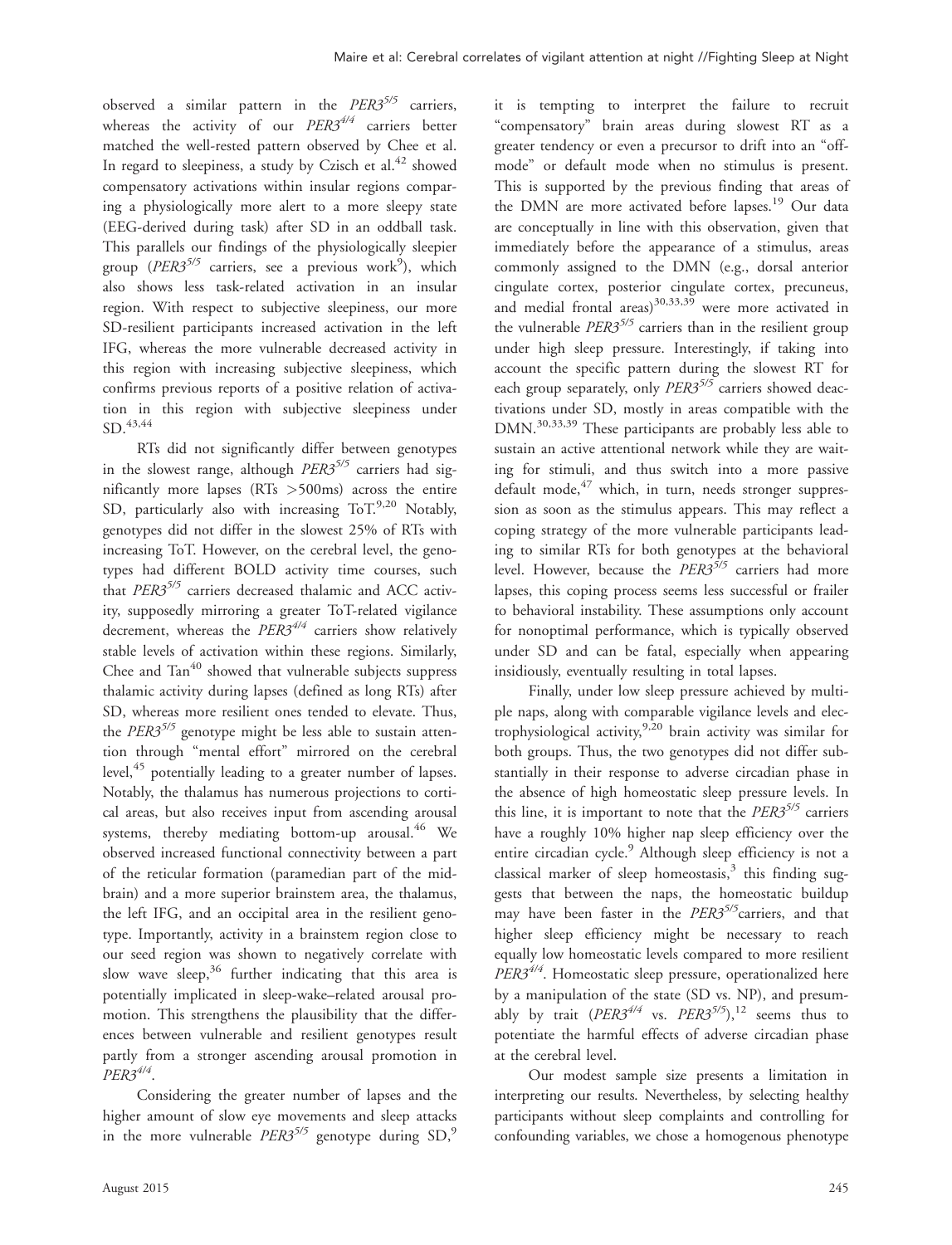across both genotypes. By implementing stringently controlled laboratory conditions, we minimized potential masking factors. The present analysis does not include a well-rested condition (daytime after regular sleep), restricting our findings to the present circadian window. However, the focus of this study was to compare the same circadian phase under differential sleep pressure conditions, and our results relate to being awake at night. Finally, fMRI is an indirect brain activity measure assessing relative changes in BOLD activity. We thus cannot rule out whether activity changes observed here result from changes in absolute brain activity. However, a recent study suggested that neural consequences of SD are mainly observed in signals evoked in task-relevant brain regions.<sup>48</sup>

By comparing two groups that were characterized with regard to vulnerability to SD with a multimethod approach (i.e., electrophysiology, subjective sleepiness, nap sleep, and vigilant attention<sup>9,20</sup>), we were able to infer patterns of resilience and vulnerability at the cerebral level. Our study revealed that the sensitivity to SD observed for tasks with low stimulus predictability might be based on a shift into the task-inactive DMN between relevant stimuli. Given that some people seem to have a greater predisposition to drift into these networks competing with goal-directed attention under SD, our findings might have implications to optimally adapt environment or instructions for night workers.

## Acknowledgment

This work was supported by the Swiss National Science Foundation (# 310030\_130689) and by Förderbeitrag L. & Th. La Roche-Stiftung, and by the Niklaus and Bertha Burkhardt-Bürgin Stiftung (M.M.).

We thank Marie-France Dattler, Claudia Renz, Giovanni Balestrieri, Sarah Chellappa, Amandine Valomon, and all study helpers and interns for help in data acquisition; Hans-Peter Landolt, Valérie Bachmann, Andreas Papassotiropoulos, Dominique de Quervain, Kim Dung Huyn, Susanne Timus, Catherine Malgat, Sebastian Holst, Jurian Zürcher, Nikolaus Schäfer, and Wolfgang Berger for providing help with equipment; and Dr. med. Thomas Götz for medical screenings.

# Authorship

M.M.: study design, data collection, analysis, and manuscript preparation; C.R.: study design, data collection, analysis, and manuscript preparation; V.G.: data collection and manuscript preparation; AV: manuscript preparation; C.P.: analysis and manuscript preparation; J.K.: data collection and manuscript preparation; K.S.: manuscript preparation; M.K.: manuscript preparation and study design; WS: manuscript preparation; C.C.: study design, data collection, analysis, and manuscript preparation; CS: study design, data collection, analysis, and manuscript preparation.

## Potential Conflicts of Interest

Nothing to report.

## References

- 1. Wright KP, Lowry CA, Lebourgeois MK. Circadian and wakefulness-sleep modulation of cognition in humans. Front Mol Neurosci 2012;5:50.
- 2. Dijk DJ, Czeisler CA. Paradoxical timing of the circadian rhythm of sleep propensity serves to consolidate sleep and wakefulness in humans. Neurosci Lett 1994;166:63–68.
- 3. Borbely AA. A two process model of sleep regulation. Hum Neurobiol 1982;1:195–204.
- 4. Doran SM, Van Dongen HP, Dinges DF. Sustained attention performance during sleep deprivation: evidence of state instability. Arch Ital Biol 2001;139:253–267.
- 5. Lim J, Dinges DF. Sleep deprivation and vigilant attention. Ann N Y Acad Sci 2008;1129:305–322.
- 6. Graw P, Krauchi K, Knoblauch V, et al. Circadian and wakedependent modulation of fastest and slowest reaction times during the psychomotor vigilance task. Physiol Behav 2004;80: 695–701.
- 7. Van Dongen HP, Baynard MD, Maislin G, Dinges DF. Systematic interindividual differences in neurobehavioral impairment from sleep loss: evidence of trait-like differential vulnerability. Sleep 2004;27:423–433.
- 8. Lo JC, Groeger JA, Santhi N, et al. Effects of partial and acute total sleep deprivation on performance across cognitive domains, individuals and circadian phase. PLoS ONE 2012;7:e45987.
- 9. Maire M, Reichert CF, Gabel V, et al. Sleep ability mediates individual differences in the vulnerability to sleep loss: evidence from a PER3 polymorphism. Cortex 2014;52:47–59.
- 10. Groeger JA, Viola AU, Lo JC, et al. Early morning executive functioning during sleep deprivation is compromised by a PERIOD3 polymorphism. Sleep 2008;31:1159–1167.
- 11. Viola AU, Archer SN, James LM, et al. PER3 polymorphism predicts sleep structure and waking performance. Curr Biol 2007; 17:613–618.
- 12. Dijk DJ, Archer SN. PERIOD3, circadian phenotypes, and sleep homeostasis. Sleep Med Rev 2010;14:151–160.
- 13. Goel N, Banks S, Mignot E, Dinges DF. PER3 polymorphism predicts cumulative sleep homeostatic but not neurobehavioral changes to chronic partial sleep deprivation. PLoS ONE 2009;4: e5874.
- 14. Vandewalle G, Archer SN, Wuillaume C, et al. Functional magnetic resonance imaging-assessed brain responses during an executive task depend on interaction of sleep homeostasis, circadian phase, and PER3 genotype. J Neurosci 2009;29:7948– 7956.
- 15. Chee MW, Asplund CL. Neuroimaging of attention and alterations of processing capacity in sleep-deprived persons. In: Nofzinger EA, Maquet P, Thorpy MJ, eds. Neuroimaging of Sleep and Sleep Disorders. Cambridge, UK: Cambridge University Press, 2013:137–144.